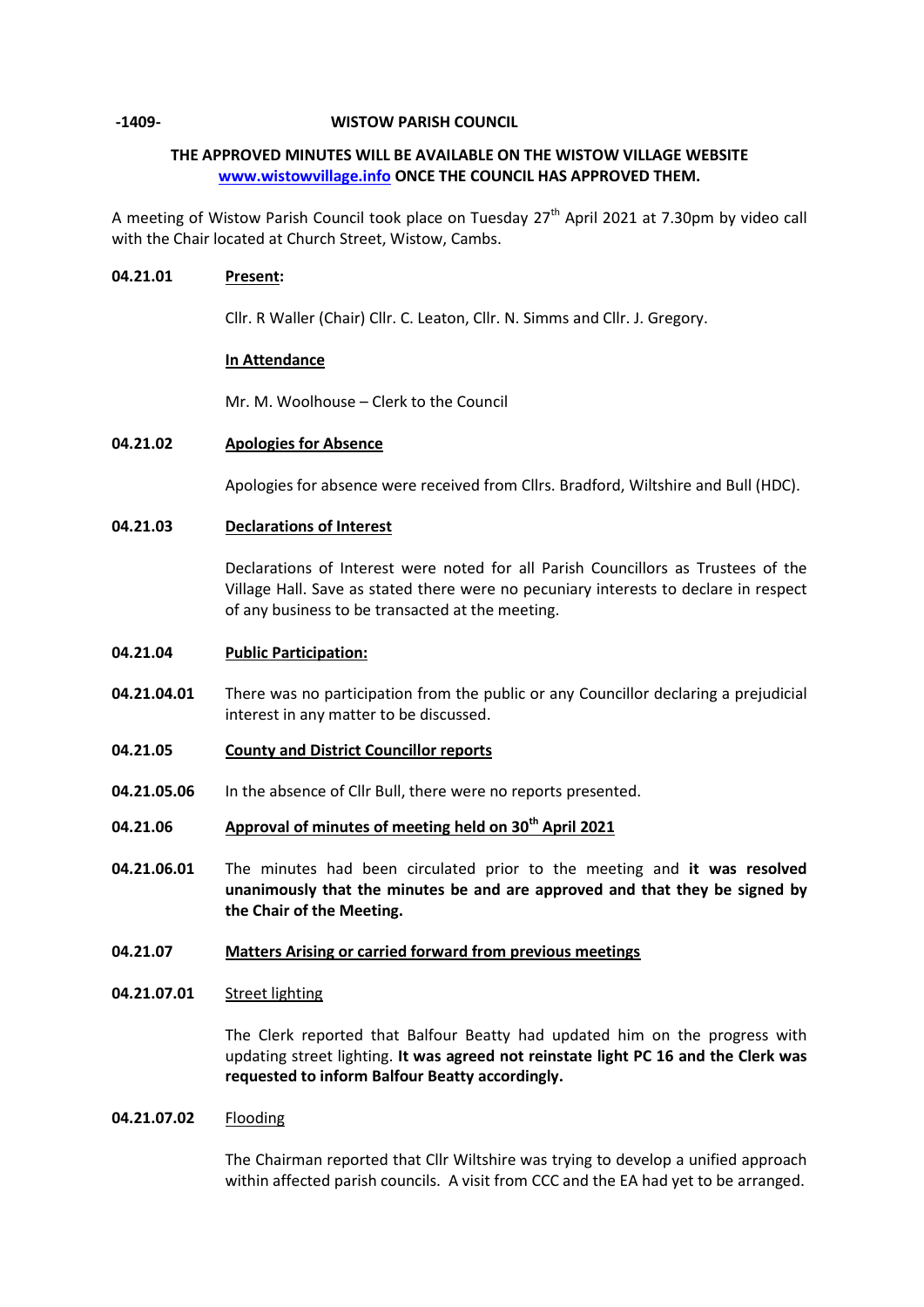### **-1410-**

### **04.21.07.03** Road conditions

It was noted that the highways authority was working on maintenance, e.g. filling holes towards the Broughton crossroads and had completed the refurbishment of Wistow Fen Lane.

### **04.21.07.04** 2 2<sup>nd</sup> Defibrillator

Cllr. Simms reported that his investigations showed that it was cheaper to purchase a defibrillator and box from commercial resellers rather than BHF or other charities and explained that an iPAD automatic appliance, cabinet, internal lighting and heater ("Equipment") could be sourced for £1548 inc. VAT (£1290 plus VAT). Whilst UKPN had yet to respond to Balfour Beatty's request for a power supply cost and lead time The meeting considered locations around Oaklands Avenue where the equipment would capture the greatest number of residents.

### **It was agreed to**

- **(1) purchase Equipment in advance of the power supply being installed;**
- **(2) to review possible locations in Oaklands Avenue; and**
- **(3) decide on a final location at the next meeting.**

# **04.21.07.05** 2021 Elections

Residents received campaign material from some but not all, candidates for the Mayor of the Combined Authority, County Council and HDC casual vacancy.

## **04.21.07.06** Village Green trees

The Clerk reported that he had yet to receive a quote from Mr Jackson to tidy the trees and Cllr Waller reported that he had met Ray Jackson who agreed to tidy the trees and provide a quote in advance of starting work.

**04.21.07.07** Village Emergency Plan

It was agreed to defer this matter until when Cllr Wilshire was present

#### **04.21.08 Planning**

- **04.21.08.01** There had not been any applications to review since the previous meeting.
- **04.21.09 Finance**

# **04.21.09.01** The meeting approved the accounts for payment: 27<sup>th</sup> April 2021.

| <b>Date</b> | <b>Ref No</b> | Pavee                      | <b>Description</b>      | Amount £ |
|-------------|---------------|----------------------------|-------------------------|----------|
| 27/04/2021  | 033           | Mr. M Woolhouse            | Net salary and expenses | 274.39   |
| 27/04/2021  | 034           | Mr. R Jackson              | <b>Grass cutting</b>    | 645.00   |
| 27/04/2021  | 034           | Mr. R Jackson              | <b>Grass cutting</b>    | 350.00   |
| 27/04/2021  | 035           | <b>Source for Business</b> | Water for cemetery      | 21.27    |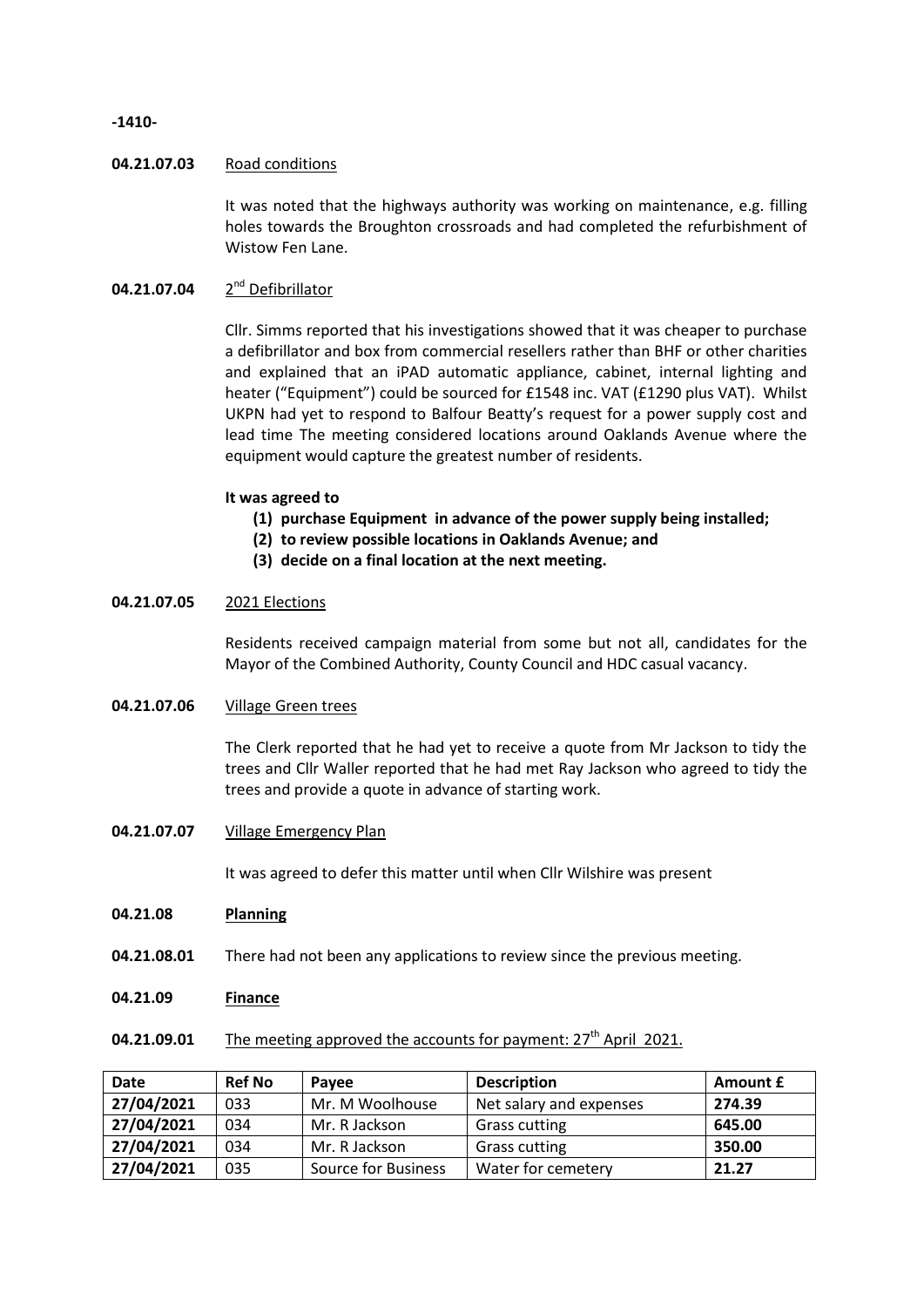**-1411-**

- **04.21.09.02** The meeting noted bank charges for the month **15.00**
	-

**04.21.09.03** Income and Expenditure Account

The Meeting noted the income and expenditure account for April 2021.

**04.21.09.04** Bank Reconciliation

The Meeting noted the bank reconciliation for April 2021.

### **04.21.09.05** Bank Balances

The Meeting noted account balances as at 23<sup>rd</sup> April 2021.

In response to a question from Cllr Gregory, the Clerk explained that the monthly bank charge was for on line banking. The failure of MetroBank to permit online payments was aggravating and the Clerk believed that access levels were inaccurate.

- **04.21.10 Traffic, Highways & Road Safety.**
- **04.21.10.01** The meeting noted the previously circulated correspondence and the highways issues dealt with above.
- **04.21.10.02** The Clerk reported that he had responded to Mrs. Harlock about traffic on the Warboys to Bury Road and added that his letter (contained within Correspondence) stated he would raise her concern at this Meeting. The Meeting agreed that County Council as highways authority would have to bring forward any measures but because the road was subject to the national speed limit of 60 mph, there was nothing the parish council could do.
- **04.21.10.03** Cllr Waller reported that he had been to Pidley to see the new speed reduction measures at the village and added that traffic within Wistow will increase due to the 250 new homes being built in Bury. **The Clerk was requested to obtain contact details of the Pidley Parish Council Clerk and it was agreed to investigate Pidley's measures in greater depth.**

#### **04.21.11 Policing Matters**

**04.21.11.01** There was nothing to report this month.

#### **04.21.12 Village Maintenance**

**04.21.12.01** Cllr Leaton reported that she had placed another reminder of the litter pick on 5 June on Wistow Now and Then and added that she had informed the national organisers of Wistow's involvement.

#### **04.21.13 Correspondence and Communications**

**04.21.13.01** The Meeting noted the previously circulated correspondence.